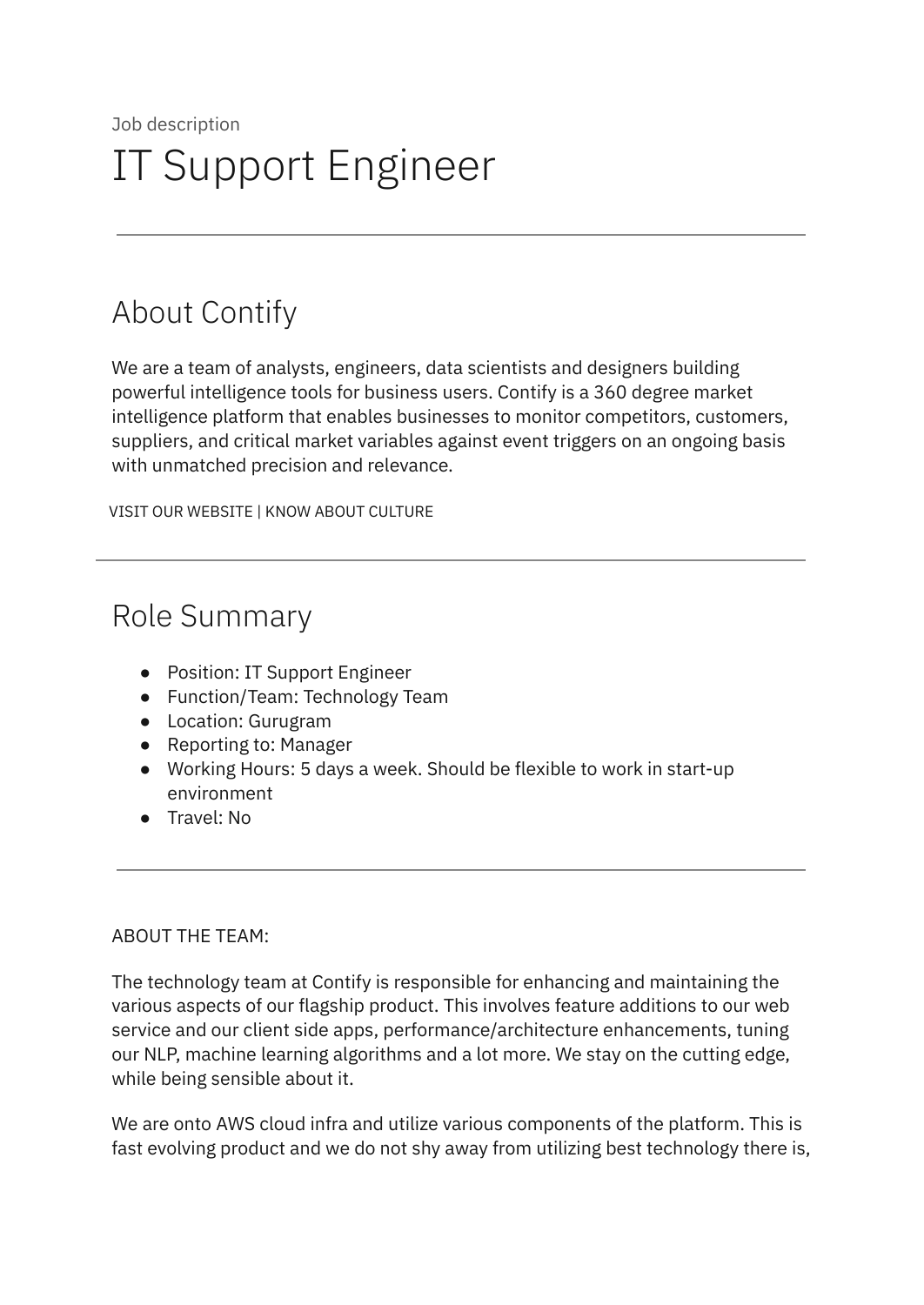for delivering best product for our clients. It is a team of young engineers who are passionate about product and enthusiastic about technology and problem solving.

# About the role:

# RESPONSIBILITIES:

- Hardware (Laptop, Desktop) provisioning
- Asset management of all hardware and software (Keys, Email, 2FA etc.)
- Enterprise level security profile for all issued hardware and software across teams
- Establishing SLAs with stakeholders, tracking, monitoring and reporting of the SLAs QoQ basis
- Participating in RFPs with Sales/Solutions teams for any compliance and security related questionnaire
- Maintaining Systems Secure, Quick Turnaround for reported Vulnerabilities
- Security profile for accessibility of AWS resources and coordination with third party vendors for maintaining infrastructure

## CURRENT TECHNOLOGY STACK

- AWS
- Python and Django are our primary tools.
- PostgreSQL as our database.
- Apache Solr for search.
- AngularJS and jQuery for client-side magic.
- OS Fedora Linux
- We love trying out new things and are open to adopting new tools/frameworks if their practicality for the job at hand can be proved

## DESIRED SKILLS AND EXPERIENCE:

● Engineering Graduate (preferably computer science) with 5+ years of hands-on experience as IT engineer